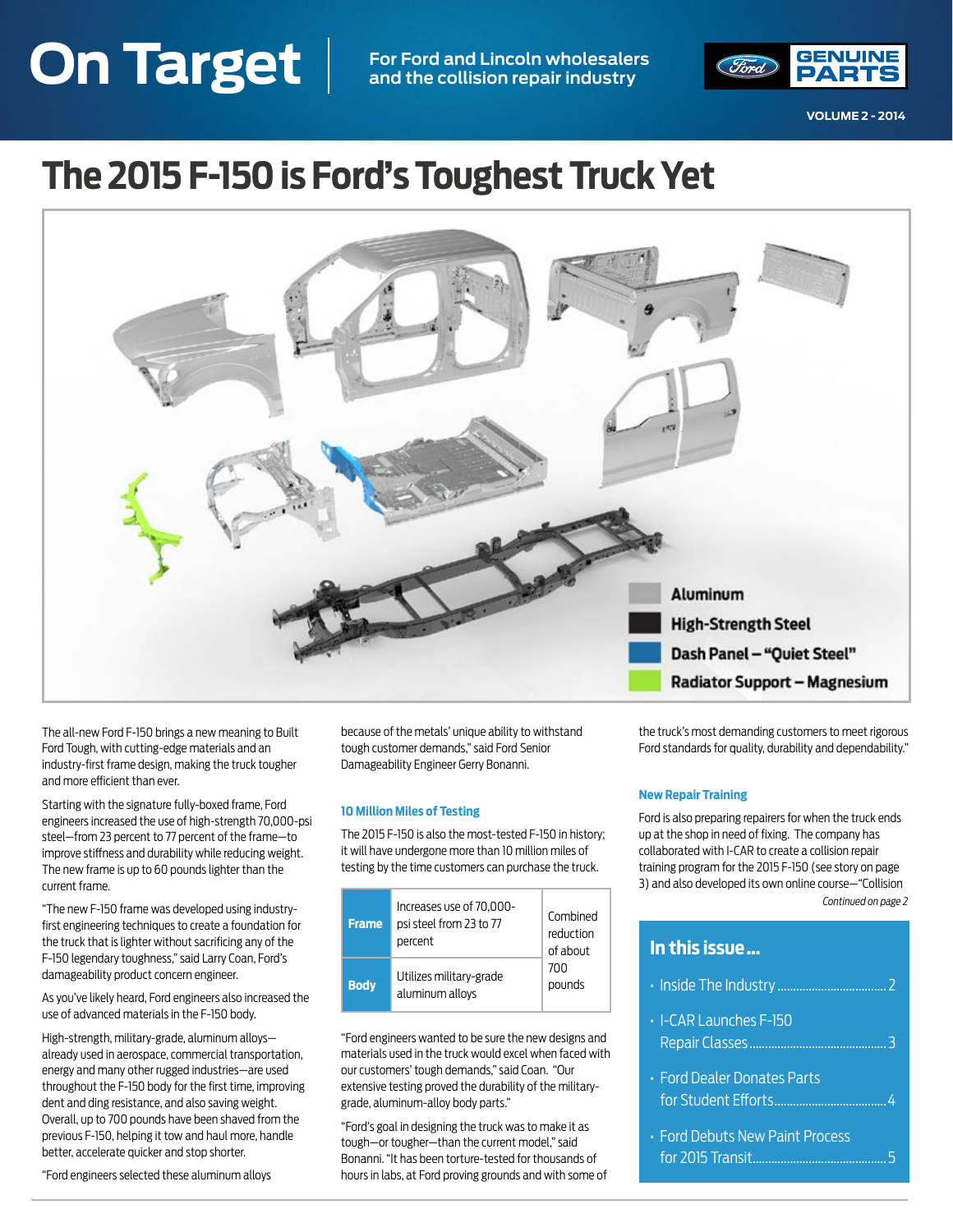# <span id="page-1-0"></span>**The 2015 F-150–Built Ford Tough**

## **TESTED TOUGH** *[Continued from page 1](#page-0-0)*

| <b>Ford</b><br><b>Internal</b><br><b>Testing</b> | Ford tested the 2015 F-150 longer and further than any other F-150 in the company's history. Tests<br>included salt and acid sprays for corrosion; extreme temperature and altitude tows; and simulated<br>miles of abuse with post-testing teardowns and inspections to improve the truck's designs.                                                                  |
|--------------------------------------------------|------------------------------------------------------------------------------------------------------------------------------------------------------------------------------------------------------------------------------------------------------------------------------------------------------------------------------------------------------------------------|
| 2013<br><b>Baja 1000</b>                         | Ford Racing teamed up with Foutz Motorsports to race the all new F-150, with the 2.7-liter EcoBoost®<br>engine—disguised as the 2014 model—in one of the world's toughest off-road races. No extra oil or<br>transmission coolers were added, and throughout the 883-mile race, the only maintenance required<br>was changing the stock air filter at every fuel stop. |
| <b>Real-</b>                                     | Six F-150 trucks with high-strength, military-grade, aluminum-alloy cargo boxes were placed<br>with a mining company, an energy utility and a construction firm—none of them knowing any                                                                                                                                                                               |

**World Fleet Testing** company, an energy utility and a construction firm—none of them knowing any of the trucks' parts were different—to monitor performance. The trucks were used in the companies' daily routines for two years and more than 300,000 miles of abuse, then underwent a teardown and inspection process that led to new engineering tests and design changes for the production vehicle.



and Body Shop Essentials"—to introduce repairers to the new model and go through specific repair options available. In addition, the truck's Ford Workshop Manual—still in development—will include detailed walk-throughs of every repair. Both the online course and the workshop manual will be available on *[www.motorcraftservice.com](http://www.motorcraftservice.com)*.

In addition to the online content and classes, Ford plans to exhibit a 2015 F-150 body-in-white cutaway at the Specialty Equipment Market Association (SEMA) show in Las Vegas in November, to continue providing the collision industry with the latest information on the new F-150 as well as the benefits of using Ford genuine collision parts.

The new F-150 is scheduled to arrive in showrooms sometime during the fourth quarter.

## **Coming in the Next Issue – A Review of NACE 2014**



**The Ford display proved to be quite a draw at the 2014 NACE, held in late July in Detroit. Look for more information on the show, as well as Ford's presence—of course featuring the all-new 2015 F-150—in the next issue.**

## **INSIDE THE INDUSTRY**

#### **Number of Aluminum Pickups to Increase**

According to a forecast by Ducker Worldwide, 70 percent of new pickup trucks will have an aluminum body by 2025 with the biggest users of the material being Ford, General Motors and Chrysler Group. While aluminum usage in vehicles averaged about 350 pounds in 2013, it is expected to increase to 400 pounds next year and 550 pounds by 2025.

#### **New Car Problems Up**

According to J.D. Power and Associates' annual Initial Quality Study—which examines problems encountered in new cars during the first 90 days of ownership—the number of problems per 100 vehicles increased 3 percent in 2014, from 113 to 116. Possible reasons behind the increase include a

higher number of new-vehicle launches, which typically have more problems than carryover models, connectivity issues and difficulties related to the record-breaking inclement weather experienced at the beginning of the year.

#### **Average Age of Vehicles Remains Flat**

The average age of all vehicles on the road in the U.S. this year remains steady at 11.4 years, with both passenger cars and light trucks posting that same average age for the first time since tracking began in 1995. That's according to IHS Automotive, which forecasts the number of vehicles 0 – 5 years old will jump 32 percent over the next five years, while those ages 6 – 11 will see a 21 percent drop.

IHS says the total number of vehicles in operation in the U.S. now stands at a record 252.7 million, up 3.7 million (1.5 percent) from last year.

#### **Study Finds Consumers Wary of Body Shops**

A new survey conducted by AudaExplore finds collision repairer to be among the least trusted professions by consumers. The study, which surveyed over 1,000 adults, gauged responses in three prime areas with regard to collision repair: communication, trust and cost. Forty-eight percent of respondents stated body shops sometimes, rarely or never provide great customer service and 74 percent said they would like to better understand the repairs the shop is performing. Nearly half (46 percent) said that body shops sometimes, rarely or never provided a final price that matched the original estimate. In terms of trust, when asked to rank repairers among five professions (teacher, doctor, law enforcement, automotive collision repair technician, lawyer) collision repair technician came in second to last; 28 percent responded they trust body shops the least.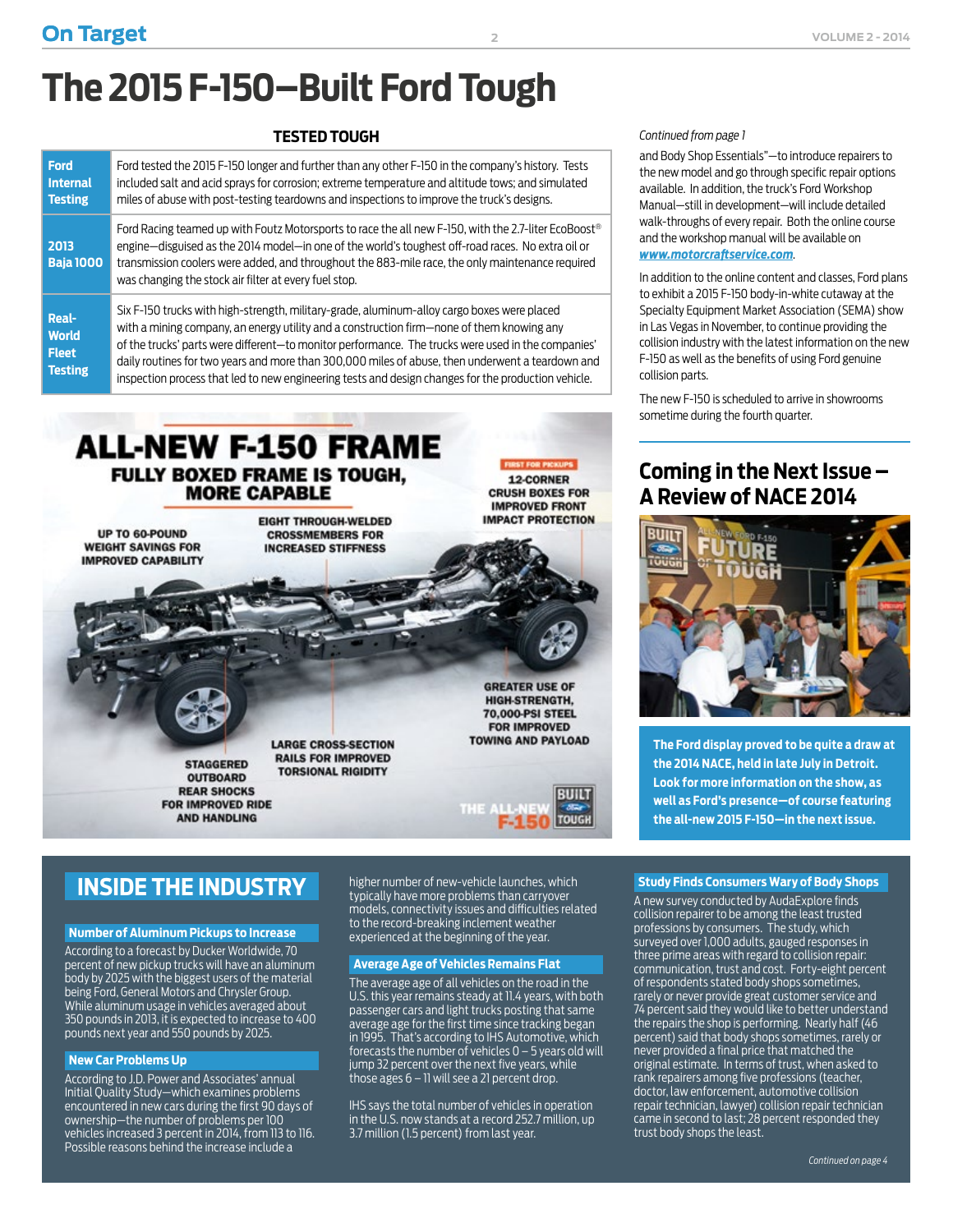# <span id="page-2-0"></span>**Repairers Flock to I-CAR's New F-150 Training**

The collision repair industry has begun preparing for the introduction of Ford's all-new, 2015 F-150, and for many shops that has meant signing up for I-CAR's new F-150 structural repair course. As of early July, more than 755 Ford and Lincoln dealerships and 688 independent collision shops had registered for the training, topping Ford's goal for this point in the year.

Development of the six-credit-hour course was a two-year, collaborative effort between Ford Motor Company engineers and I-CAR, and it's intended to help ensure collision shops are ready to properly repair the F-150's high-strength, military-grade, aluminum-alloy body when it arrives in dealerships in the fourth quarter of this year. "This is a game-changer in the way the collision repair industry approaches training; to be fully prepared with the knowledge, skills and solutions needed before the vehicle debuts," said I-CAR CEO & President John Van Alstyne.

I-CAR's director of industry and technical relations, Jason Bartanen, added, "For a revolutionary vehicle like the 2015 Ford F-150, material-specific training that highlights the unique processes associated with aluminum repair is critical for the front-line professionals faced with safely repairing these vehicles."

Given the popularity of the F-150, I-CAR has scheduled over 800 classes around the country through the end of the year. Successful completion of the course is required for all dealer and independent shops attempting to join the new Ford National Body Shop program, as is passing both I-CAR's Aluminum Welding Training & Certification and Ford's "Collision and Body Shop Essentials," which is available at *[MotorCraftService.com](http://MotorCraftService.com)*. To enroll in the I-CAR classes or for more information, visit*[I-CAR.com](http://I-CAR.com)*.



#### I-CAR Helps Create a Satisfying Owner Experience

.<br>Vehicle cuaners demond suffery - and rightfully so. I-CAR Gold Class <sup>to</sup> recognition for<br>Solitiston repair performed is a complete, safe and quality repair. This not only pives y<br>boosts the residual usine of their repai **GUICK LINKS Reserved No deal perinting** Consulting<br>OEM Training

To learn more shout heart CAR works with OEM: and OEM dealer



*currently celebrating a milestone anniversary of 35 years dedicated to improving the quality and safety of collision repair, has also recently updated its website. Under the "OEM" icon, repairers can sign up for the exclusive I-CAR classes created in conjunction with Ford on its all-new 2015 F-150.*

## **2015 Ford F-150 Structural Repair Training Course**

Course Format: Classroom Instructor

Course Content:

#### **Aluminum Structures**

Provides an overview of the structural characteristics of aluminum, design considerations for working with aluminum structures and how to properly analyze/repair F-150 structural damage.

#### **Repair Processes for Aluminum Structural Parts**

Hands-on work with aluminum and bolted-on structural parts. Information is offered on preventing corrosion, heating concerns, and grinding and sanding considerations. Rivet bonding overview as well as F-150-specific fasteners and adhesives will be detailed.

#### **Front of Vehicle**

Identifies parts on the front of a vehicle and tools used for repair. Continues with information on how to develop a repair plan, replacement part options and assembly instructions. Considerations around separating for a front assembly and methods for corrosion protection are also introduced. Provides improved forward apron tube repair procedure.

#### **Middle and Rear of Vehicle**

Includes information on welded door apertures and rivet-bonded apertures. Also, discussions about vehicle middle and rear assembly replacement procedures, as well as replacing and sectioning aluminum structural parts, including floor pan, cross member, rocker panel, B-pillar, outer pickup box side panel.

#### **Steel Frame Sectioning Service Procedures**

Overview of the Ford-approved steel frame sectioning service procedures for the 2015 F-150.

### **I-CAR Aluminum Welding Training and Certification Test™**

Course Format: Hands-on, instructor-led training at repair facility Course Content:

#### **Classroom Instruction**

Overview of course objectives followed by instruction on how to properly set up and tune an aluminum GMA (MIG) welding machine, address safety issues, prepare aluminum surfaces, perform proper welding techniques, identify and correct weld defects, and visually inspect and destructively test welds.

#### **Hands-on Practice**

Opportunity to apply knowledge gained through classroom instruction by making GMA (MIG) plug, fillet, and butt joint with backing welds. Welds are made in both the vertical and overhead positions, and on two types and two thicknesses of aluminum alloys. Participants also perform the required visual inspections and destructive tests for each type of welded joint.

#### **Aluminum Welding Certification Test**

The course concludes with the I-CAR Aluminum Welding Certification Test™. All six segments of the welding certification test must be passed in order to earn points. Technicians not passing all segments will have six months to re-test. The welding certification remains active five years from test date.

**3**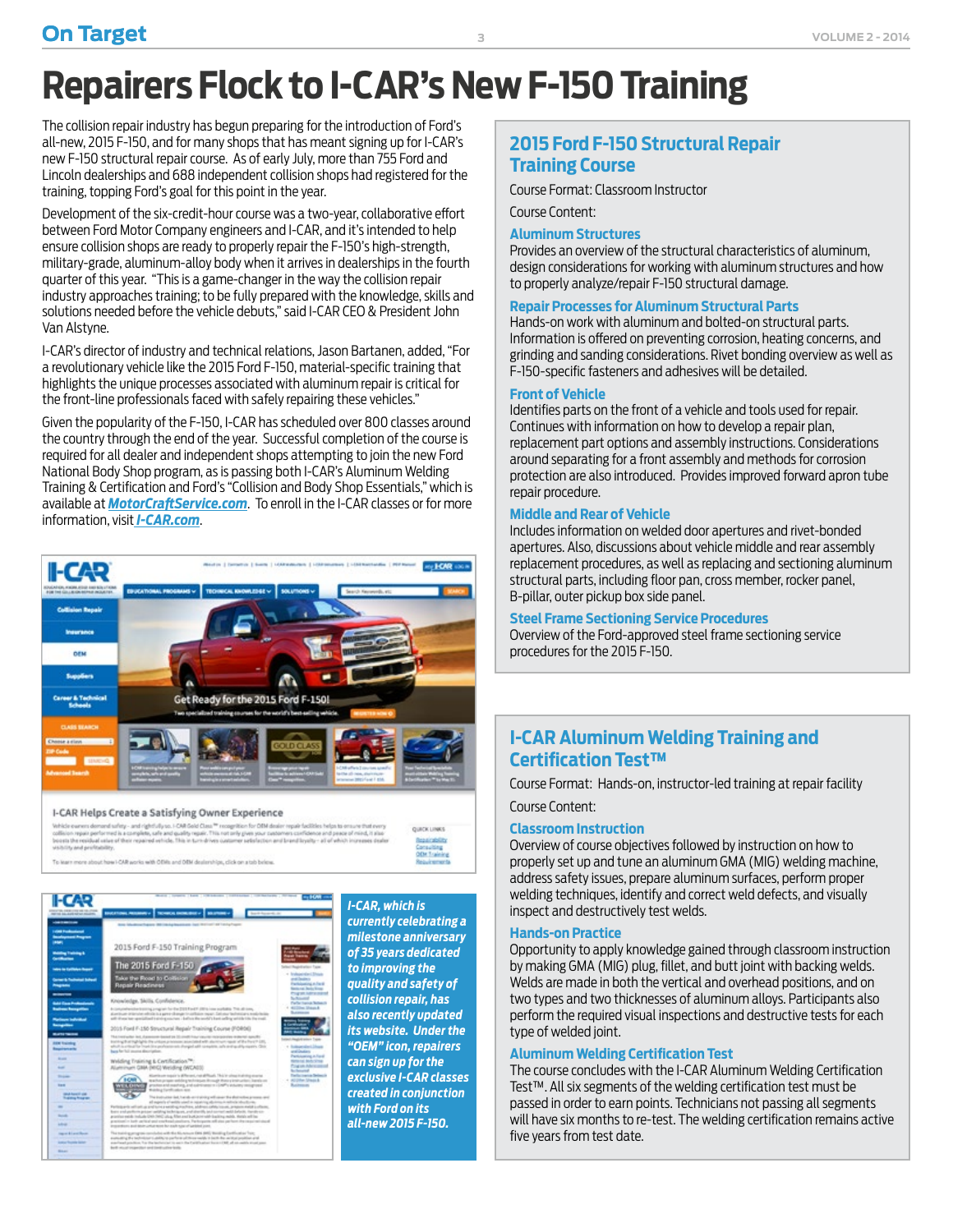# <span id="page-3-0"></span>**Making a Difference – Ford Dealership Donates \$45,000 in Parts to Chicago-Area Collision Schools**

A Chicagoland Ford dealer has become a shining example of what the Collision Repair Education Foundation (CREF) hopes can be done nationwide, as it works to help prepare the next generation of collision repair technicians.

Working with CREF, Arlington Heights Ford recently donated \$45,000 in current-model Ford parts—including hoods, bumper covers, door skins, front rails, core supports and more—to two local schools offering collision repair courses, giving students the chance to practice and learn on the latest parts.

 "We are always willing to help educate and promote young technicians," said Arlington Heights Ford General Manager Tony Guido. "We need young people who are willing to get into the automotive collision and service industry. Hands-on is always the best experience."

The Collision Repair Education Foundation actively reaches out to individual dealerships and dealership groups that might be interested in donating



*The Collision Repair Education Foundation is actively looking to help connect dealerships and independent shops with local collision schools. Collision school programs on average have a \$10,000 annual budget and by donating parts, those funds can help out the students in other areas.* 

parts to local automotive repair schools, especially parts that are slated to be scrapped. CREF Director of Development Brandon Eckenrode said currentmodel parts offer great practice for the students, and added, "We want to end the days of collision instructor 'dumpster diving' by helping to connect dealerships with local schools."

CREF is actively looking for other dealerships to follow Arlington Heights Ford's lead on donating parts, but it also works with independent body shops and other industry members interested in supporting college and high school collision programs through other in-kind product or monetary donations. For more information, contact Brandon Eckenrode at *Brandon.Eckenrode@ed-foundation.org* or 847-463-5244.



*Arlington Heights Ford's donation included current-model hoods, bumper covers, door skins and more, giving some Chicago-area collision repair students hands-on experience with the latest parts.*

## **INSIDE THE INDUSTRY**

#### *[Continued from page 2](#page-1-0)*

#### **More than a Third of Drivers Admit to Texting; NABC Anti-Texting Effort Continues**

A new Harris Poll finds 37 percent of drivers admit to sending text messages while driving; 45 percent say they've read incoming texts from behind the wheel. The survey of more than 2,000 people also found 94 percent believe texting while driving is dangerous, while 91 percent say reading texts is unsafe.

Meanwhile, the National Auto Body Council says it received more than 1,000 pledges not to text and drive from students, parents and other attendees at the recent SkillsUSA conference in Kansas City. NABC is teaming with AT&T to promote its nationwide "It Can Wait" campaign.

#### **New Owners for ABRA; Acquisitions Continue**

ABRA Auto Body & Glass and its primary owner,

private-equity firm Palladium Equity Partners which acquired the MSO in 2011—have announced ABRA has now been sold to Hellman & Friedman, LLC, in a deal that closed in late August.

At the same time, ABRA has announced it has acquired all 12 True Quality Collision Centers, located in Ohio and Indiana, as well as multiple additional acquisitions across several states, bringing the total number of ABRA shops to 240 in 19 states.

#### **AkzoNobel HQ Moves to Michigan**

AkzoNobel has announced it is moving its Automotive & Aerospace Coatings Vehicle Refinishes North American headquarters from Norcross, Ga., to Troy, Mich. The move, which should be finalized by March 2015, is expected to bring around 60 new positions.

#### **VMT Remains on the Rise**

The Federal Highway Administration reports the number of vehicle miles traveled (VMT) nationwide in June hit 261.7 billion, up 1.4 percent—or 3.7 billion miles—compared to June 2013. It marks the fourth

consecutive monthly VMT increase vs. 2013, after declines in January and February.

#### **New CollisionLink Unveiled**

OEConnection has launched the latest version of its CollisionLink Shop application. The company says the new edition includes catalog integration for access to OEM-quality part illustrations, and a new-and-improved workflow and web-based user interface intended to improve shop productivity.

#### **CREF Earns Highest Charity Rating**

The Collision Repair Education Foundation has earned top marks from the country's largest independent charity evaluator. Charity Navigator has awarded the Foundation its highest, four-star rating for its adherence to good governance and fiscal responsibility. CREF says it has distributed more than \$20 million in industry donations to high school and post-secondary collision education programs since 2009, with an average of 90 cents per dollar going back to the industry.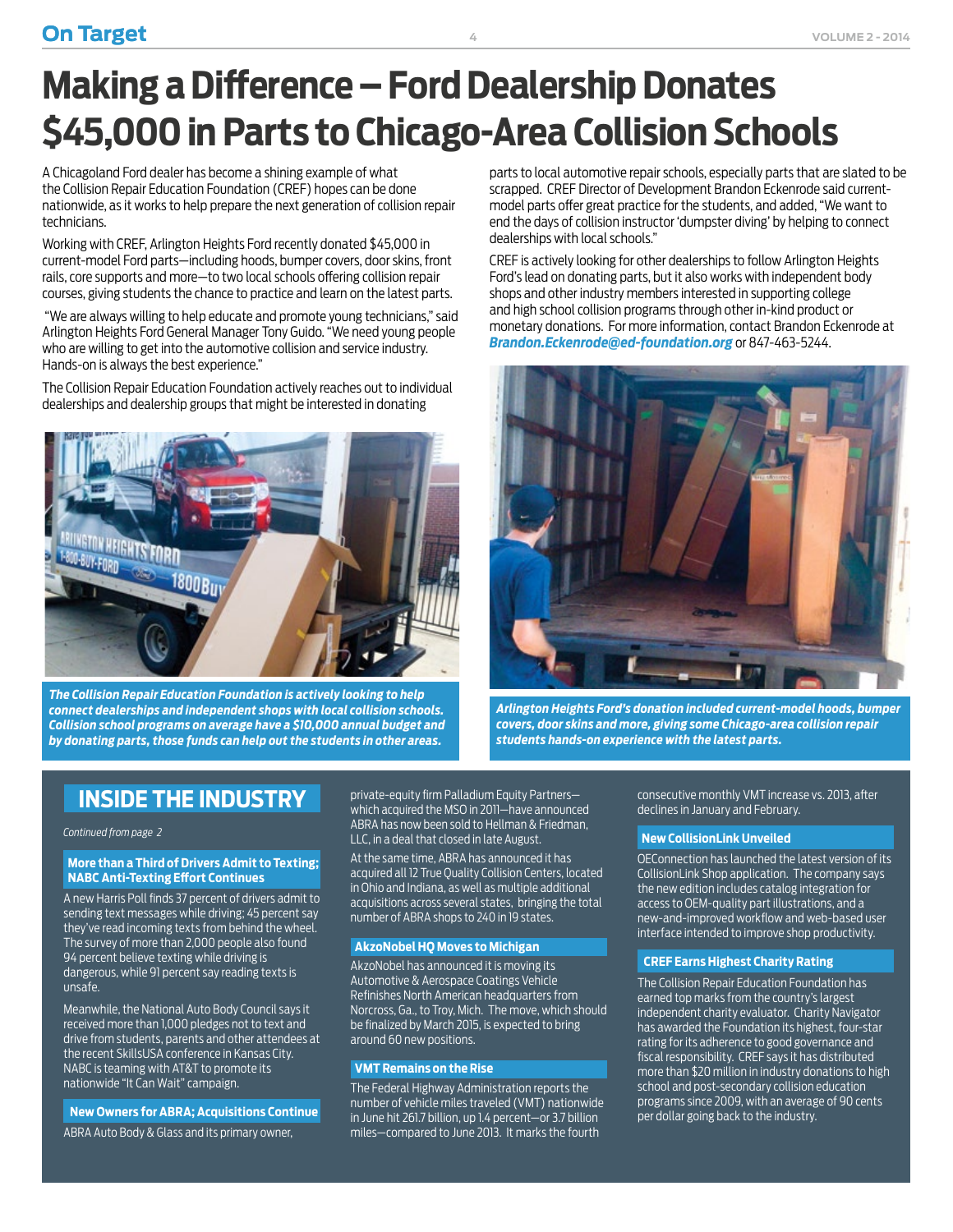<span id="page-4-0"></span>**On Target** volume 2 - 2014

# **All-New Ford Transit Debuts State-of-the-Art Paint Process**



The all-new 2015 Ford Transit—making its North American debut later this year—offers a wide range of new features and capabilities for those in the market for a larger van, but one of its most interesting may be its paint.

The Transit will be the first vehicle to use the new, two-wet monocoat paint process, developed by Ford and its paint suppliers to produce a more durable paint, and one that uses less energy and water, while reducing carbon dioxide and particulate emissions compared with conventional paint processes.

Ford says preliminary advanced weather testing indicates paint applied using the new process will keep 90 percent of its gloss after four years on the road, compared to just one percent for paint applied using a conventional monocoat process.

"Durability was a critical consideration when we initiated this project," said Dennis Havlin, Ford global paint engineering development and launch supervisor. "The advancements in paint chemistry enable us to deliver the appearance, performance and durability our customers demand."

The new, two-wet monocoat process uses a primer coat that requires only a few minutes of open-air drying time before the color coat is applied. The color coat is formulated with the same appearance and protection properties of the clear coat, which eliminates the need for a separate clear coat.

Each color must be developed uniquely for the new process, so for now only white-colored vehicles—accounting for nearly 80 percent of Transit production—will use the new paint, but other colors will be considered going forward as demand dictates.



*The new, two-wet monocoat paint process, developed by Ford and its paint suppliers, is expected to cut carbon dioxide emissions by 9,500 tons and particulate emissions by 35 tons annually when compared to conventional paint processes. In addition, an innovative dry-scrubber system will help save more than 10.5 million gallons of water, while the overall process should save 48,000 megawatt hours of electricity, enough to power 3,400 homes.\**



*The two-wet monocoat process uses a primer coat that requires only a few minutes of open-air drying time before the color coat is applied. The color coat is formulated with the same appearance and protection properties of the clear coat, which eliminates the need for a separate clear coat. The painted body is fully cured in an enamel oven after the color coat is applied. The total process removes one paint-application step and one oven-drying step when compared to conventional paint processes.*

\*Data based on preliminary testing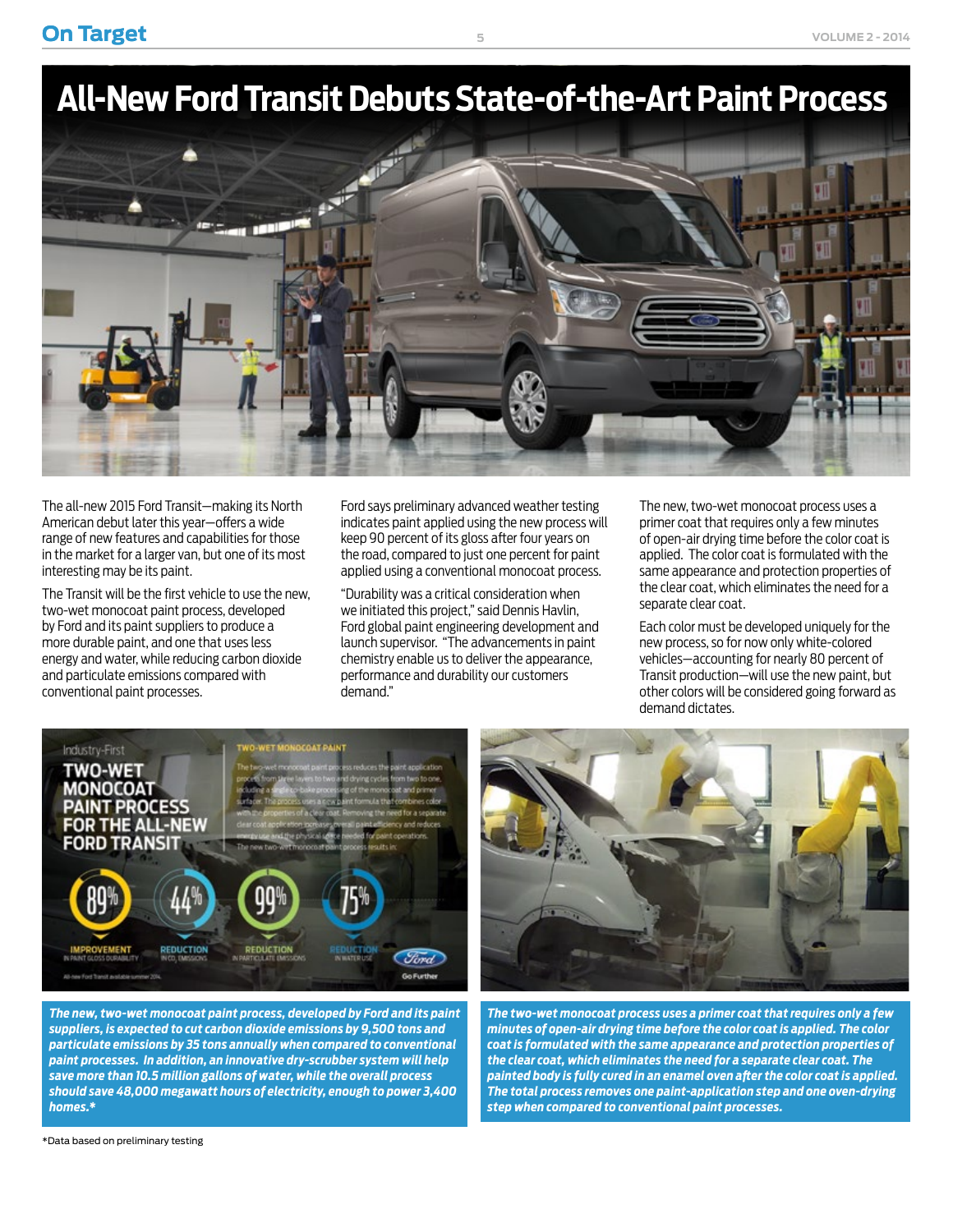# Get it right.



# From the source.

## Ford and Lincoln Dealers are the one-stop source for all of your collision repair needs.

Not only are they a great source for technical and repair information, their Ford Motor Company Genuine Parts can help your body shop reduce cycle time, improve relationships with insurance companies and satisfy customers. So call your local Ford or Lincoln Wholesaling Dealership today for all your Genuine Parts needs.



## SHARE YOUR **THOUGHTS**

The purpose of **On Target** is to provide Ford and Lincoln dealership parts departments and independent collision repair shops with the general and technical information needed to deliver efficient, high-quality repairs to Ford, Lincoln and Mercury vehicle owners. In addition, information on parts wholesaling policies and procedures, and collision repair industry activities will also be featured. On Target is scheduled to be published three times a year.

Your comments and article ideas are welcome. You can contact **On Target** through e-mail at: *[cphelp@ford.com](mailto:cphelp@ford.com)*.

Additional copies of **On Target** are available through Ad Creator or *[FMCDealer.com](https://www.wslx.dealerconnection.com)*. Independent collision repair shops should contact their Ford or Lincoln wholesaling dealer. On Target is also available free of charge at *[Motorcraft.com](http://Motorcraft.com)* under technical resources / quick guides.

# On Target

Produced for Ford and Lincoln wholesaling dealers and their collision repair customers.

> Editor George Gilbert

**Contributors** Chris Caris Kim Jennings Steven Lubinski Andrea Presnell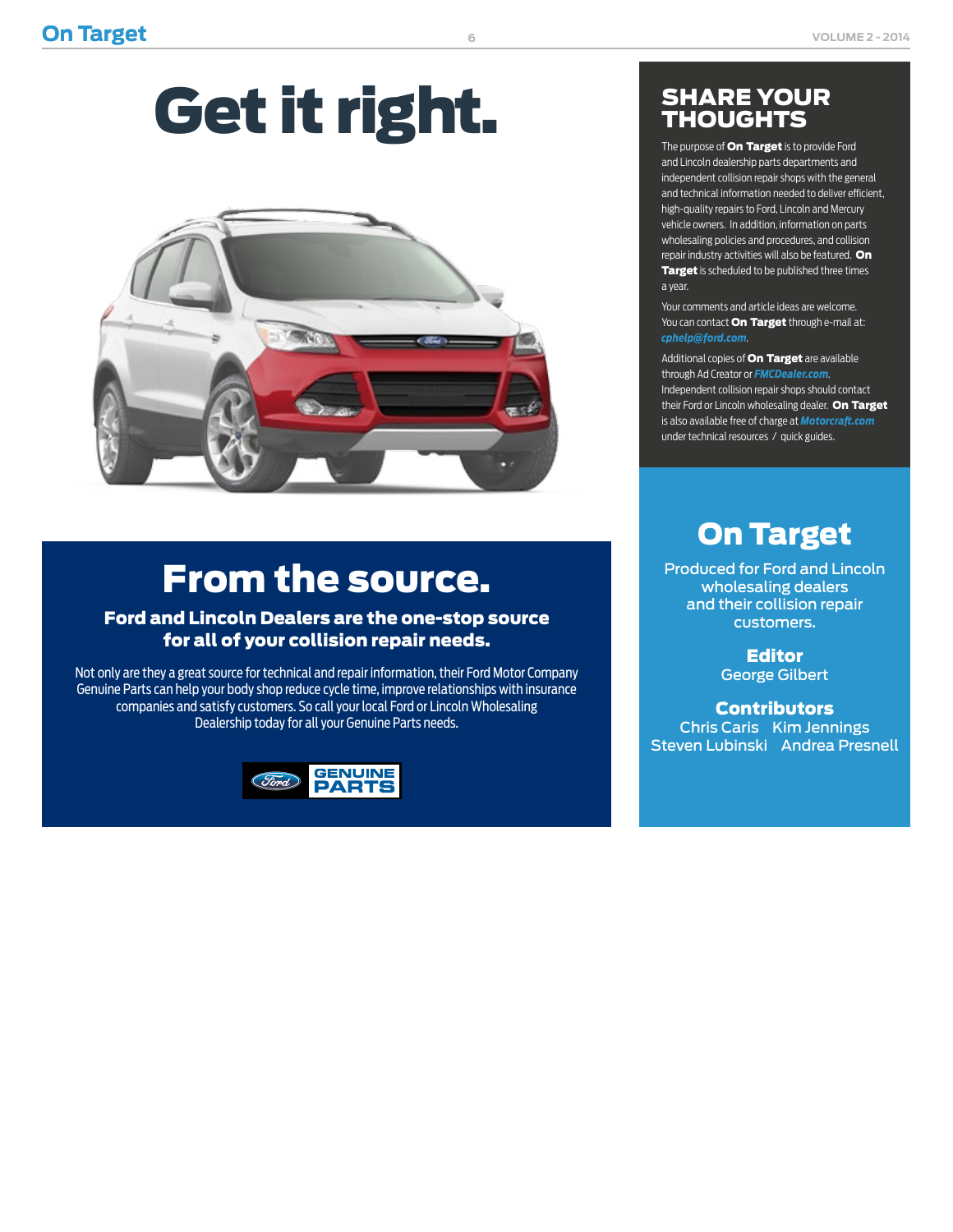

d all 17 Digits

Dealership Information

## Crash Parts Order Form

Use this form to provide us with the information necessary to make certain

we deliver the right parts on time ... the first time!

The information below can be found on the certification label located on the driver's-side door jamb.

If the vehicle is damaged in this area provide us with the Vehicle ID# located on the driver's-side front corner of the dashboard.

| <b>VEHICLE ID#</b> | (Need all 17 Digits) |               |                             |              |
|--------------------|----------------------|---------------|-----------------------------|--------------|
| <b>TRIM CODE</b>   |                      | <b>YEAR</b>   | <b>DAMAGE AREA (Circle)</b> |              |
| <b>MLDG.CODE</b>   |                      | <b>MAKE</b>   | <b>FRONT</b>                | REAR         |
| <b>BODY CODE</b>   |                      | <b>PHONE:</b> | <b>LEFT SIDE</b>            | RIGHT SIDE   |
| <b>CONTACT:</b>    |                      | SHOP:         | <b>UNDERBODY</b>            | LEFT / RIGHT |

## 2015 FORD TRANSIT

Date Ordered: **PARTS ORDER** Date Needed: QUANTITY PART NUMBER / PART DESCRIPTION

NOTE: Refer to vehicle diagrams for part identification and numbers.